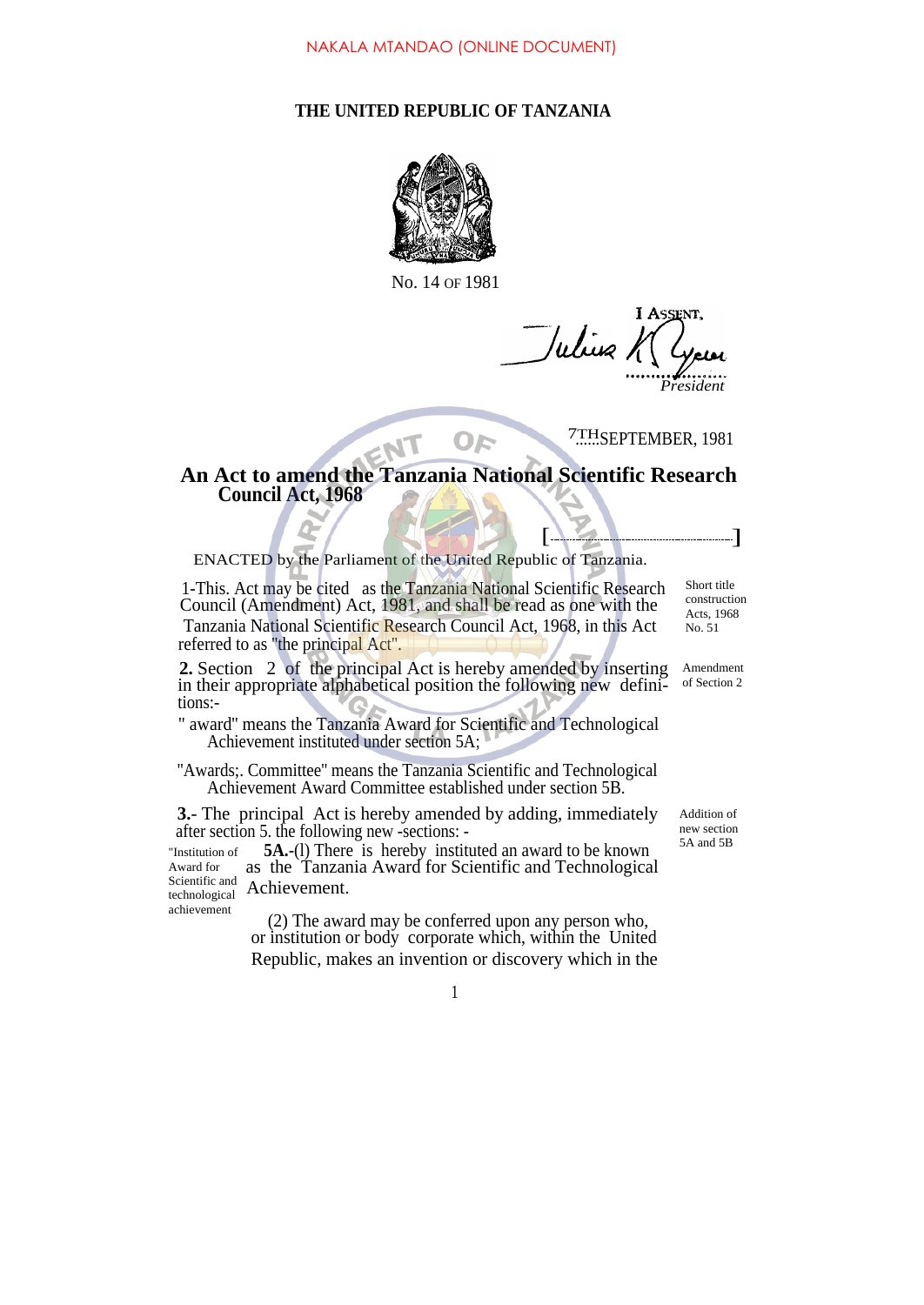opinion of the Awards Committee is likely to promote and accelerate the social and economic progress of the United Republic.

(3) The award shall comprise an appropriate symbolic modal and such money as the Council may, in consultation with the Minister, determine from time to time.

Awards Committee

5B.- (l) There shall be established an Awards Committee which shall consist of-

- (i) a Chairman, who shall be appointed by the Minister from among the members of the Council;
- (h) The Director-General. who shall also be the Secretary;
	- (iii) four other members who shall be appointed by the Minister.

(2) in appointing persons to the Awards Committee. the Minister shall give consideration to persons who have knowledge and experience of the application of science and technology.

(3) A member of the Awards Committee shall, unless he sooner ceases to be a member. hold office for a period of three years from the date of his appointment, and shall be eligible for re-appointment.

(4) The function of the Awards Committee shall be to consider applications or proposals for the conferment of awards under this Act and make recommendations to the Council.

(5) In deciding whether or not any application or proposal for the conferment of an award under this Act may be granted, the Awards Committee shall consider the importance of the invention or discovery in its application to the solution of the social and economic problems of the United Republic.

(6) The Awards Committee may co-opt any person whose knowledge and experience in the application of science and technology may be of assistance to the Awards Committee in considering any application or proposal for the conferment of an award under this Act.

 $4.$  Section 12 of the principal Act is hereby amended in subsection  $(1)$  by-

- (a) deleting the full stop which appears at the end of subsection (1) and substituting for it a semi-colon;
- (b) adding, immediately after paragraph (b) the following new Paragraphs:

of Section 12